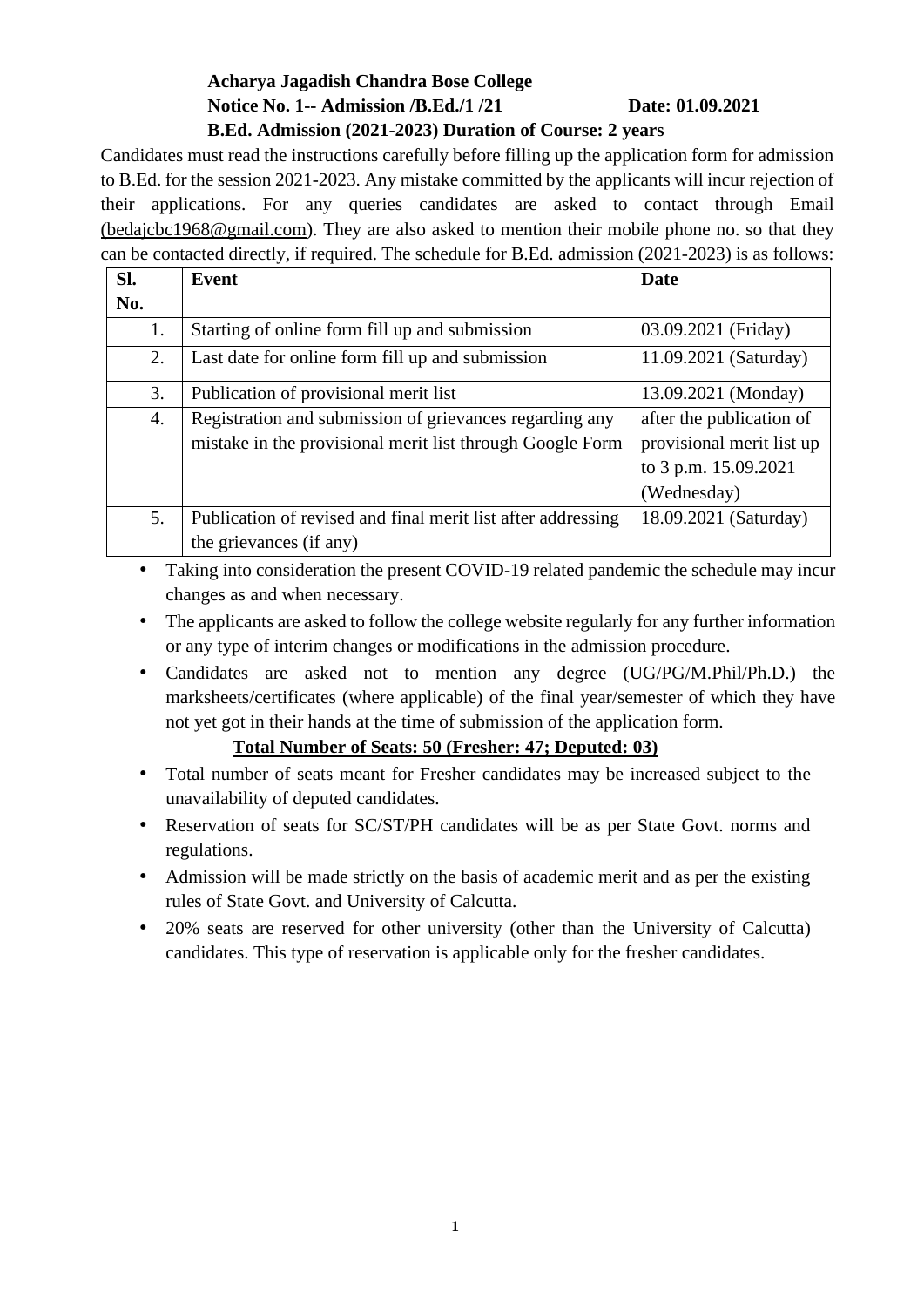### **SUBJECT-WISE SEAT DISTRIBUTION FOR FRESHER CANDIDATES Total No. of Seats---50. (Fresher: 47; Deputed: 03)**

| <b>Subject</b>                                        |                      | <b>Number of seats</b> |  |
|-------------------------------------------------------|----------------------|------------------------|--|
|                                                       | 1. Life Science      | 5                      |  |
|                                                       | a. Zoology           |                        |  |
|                                                       | b. Botany            |                        |  |
| <b>Science Group</b>                                  | c. Physiology        |                        |  |
|                                                       | 2. Physical Science  | 5                      |  |
|                                                       | a. Physics           |                        |  |
|                                                       | b. Chemistry         |                        |  |
|                                                       | 3. Mathematics       | 5                      |  |
| <b>Language</b>                                       | 4. Bengali           | 5                      |  |
| Group                                                 | 5. English           | 5                      |  |
|                                                       | 6. Hindi             | 5                      |  |
|                                                       | 7. History           | 5                      |  |
| Science<br>Group                                      | 8. Geography         | 5                      |  |
| Social                                                | 9. Political Science | 5                      |  |
| Remaining seats to be filled up taking into           |                      | $\overline{2}$         |  |
| consideration number and merits of applicants against |                      |                        |  |
| subjects and categories of applicants.                |                      |                        |  |
| <b>Total</b>                                          |                      | 47                     |  |

\*\*Number of seats as mentioned against the concerned subjects may change depending upon the availability of candidates against certain subjects and against certain reserved categories.\*\* \*\*\*Study of no other subjects in UG &/PG as mentioned in the table above will fulfill the criteria for admission in B.Ed against the concerned method paper. \*\*\*

## **General Rules and Regulations FOR FRESHER CANDIDATES**

Students from other Universities need to register their names under C.U. after admission in the B.Ed. Course.

Admission will be made strictly on the basis of academic merit and Govt./C.U. rules and orders.

## **BOTH FOR DEPUTED AND FRESHER CANDIDATES**:

Student must have 80% of attendance in theoretical classes and 90% attendance in practicum in each course for appearing at the examination. Students who have 79% to 65% of attendance shall apply for Condonation in the prescribed form with the prescribed fee.

Students who have 64% to 50% of attendance shall apply for Condonation in prescribed form with the prescribed fee along with the Medical Certificate/ any other certificate with reasonable ground. Students who have below 50% of attendance are not eligible to appear for the examination. •In addition to the above clause, for B.Ed., to be eligible for filling up forms of 4 semester examination candidates should complete a 4 weeks' school internship programme during

Semester II and another 16 weeks' school internship programme during Semester III.

• Submission of all the components of internal assessment (assignments, project etc.) is the essential precondition for appearing semester end examinations und normal circumstances.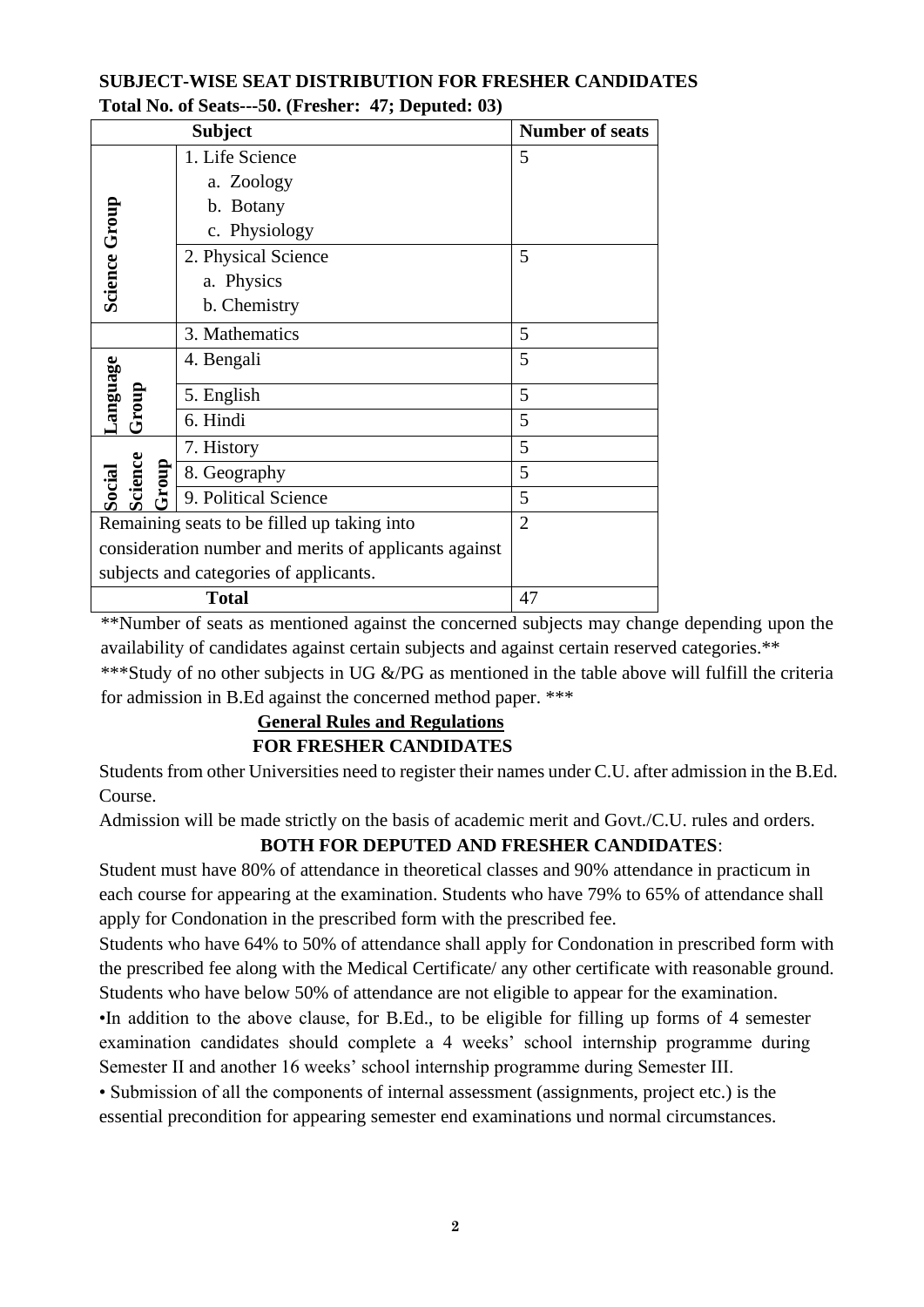#### **Selection Procedure and General Information**

• Candidates with **at least 50%** (fifty) marks either in the Bachelor's Degree and/or in the Master's Degree in Sciences / Humanities/ Social Science, Bachelor's in Engineering or Technology with specialization in Science and Mathematics with 55% marks or any other qualification equivalent thereto are eligible for admission to the programme. Requirement of 50% (fifty) marks shall not apply for persons appointed as teachers prior to the commencement of the NCTE, (Regulations, Norms & Procedure) Second Amendment Regulations, 2010 or as per the subsequent NCTE Norms and Regulations. (Relaxation of 5% marks for S.C./S.T. and Physically Challenged Candidates).

### **In Honours**

- Candidates not having required percentages may calculate the same taking both Honours and General/Elective papers (excluding compulsory papers) together. In that case credit to be calculated against B.A./B.Sc. General. Fresher (Non- Deputed School Teacher) Candidates will be selected on the basis of Academic Merit only.
- Candidates having passed with CGPA or other such standard should calculate the percentage on their own and submit the supporting documents/certificates from the concerned universities. Without clarification or authentication of the calculated percentage with proper documents/certificates the concerned degree may not be considered for the purpose.
- The applicants doing their Secondary or Higher Secondary from any board should calculate their percentage on the basis of best 5 subjects as per their scored marks against the concerned subjects.
- 'Best five subjects' means the language papers (First Language and Second Language) and any three other subjects, including additional subject/s but except the paper on Environmental Education. That means, language papers must be taken into consideration while calculating the percentage.
- The applicants having language paper (especially First Language) of two hundred marks should get the total of marks against five subjects, including that of First language, and then divide the total marks by six (6) to calculate the average.
- Selection of deputed teachers of Secondary School/Madrasah/ affiliated to W.B.B.S.E./W.B H.O.M.E will be made on the basis of the period of approved services in the School/Madrasahs. In case applicants having equal period of service in secondary school/Madrasahs, preference will be given to the candidates having higher academic qualifications. If both the period of service and academic qualifications are equal, selection will be made on the basis of percentage of marks obtained by the candidates in different examinations in their career and candidates having higher Grade Marks will be selected (grade marks calculation will be done as same as meant for fresher candidates).
- According to the State Government and University of Calcutta rules 80% of the seats are reserved for the University of Calcutta candidates (who have obtained the last relevant degree from C.U.), while the rest 20% seats are reserved for candidates from other Universities recognized by the U.G.C.

A candidate has to select any one of the following school subjects which he/she has studied at the UG/PG level with at least 300 marks. Those not having the concerned subject at UG level will not earn any credit against UG degree. The same also applies for the PG subject.

- 1. Science
- Life Science (\*\* Zoology, Botany, Physiology)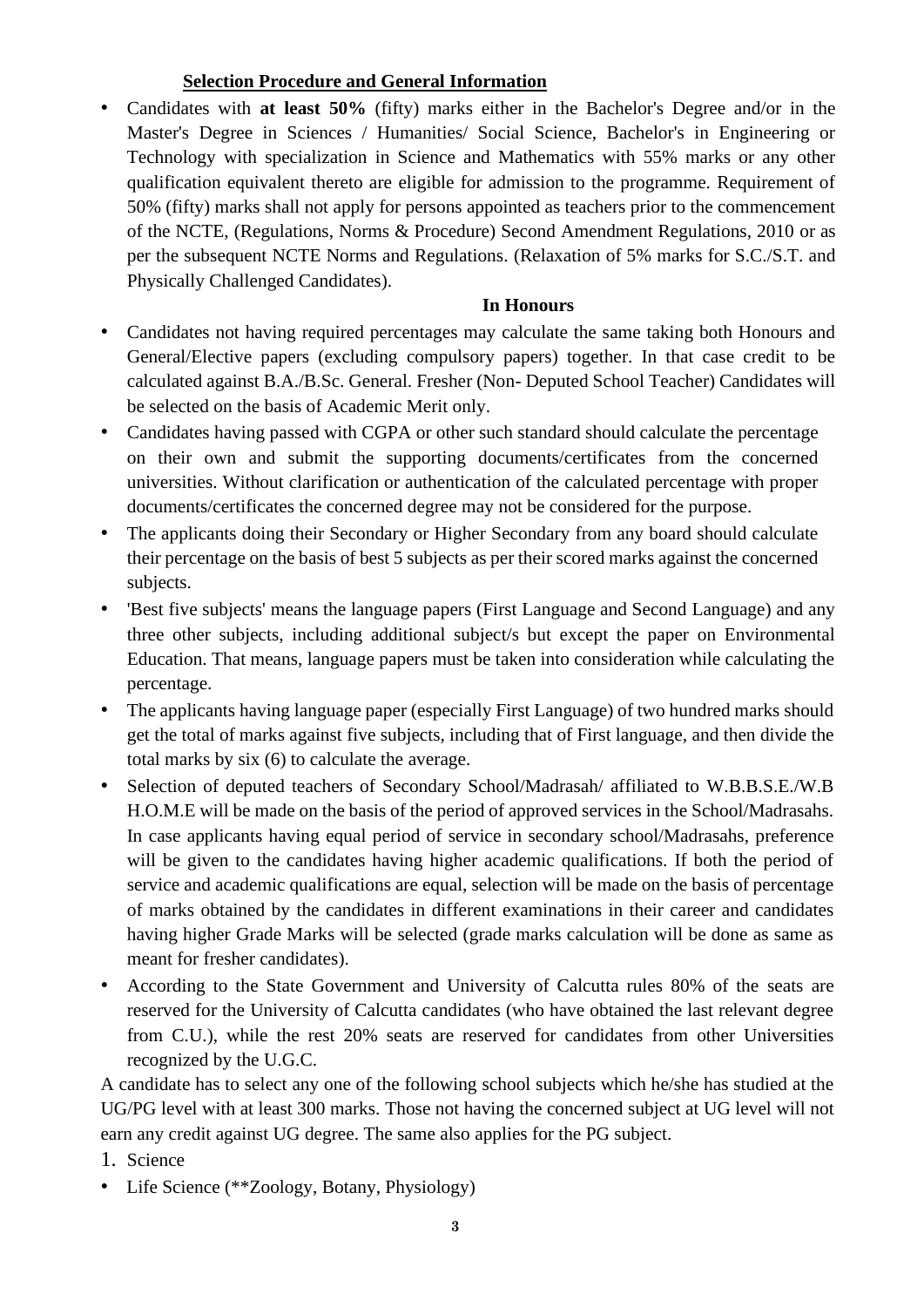- Physical Science (\*\*Physics, Chemistry)
- 2. Mathematics
- 3. Language (\*\*Hindi, Bengali, English)
- 4. Social Science (\*\*History, Geography, Political Science)
- \*\*The candidates having studied the subjects as mentioned within brackets can only apply.
- Bachelors in Engineering or Technology with specialization in Science and Mathematics with 55% marks against a minimum total of 300 marks' question paper or any other qualification equivalent thereto are eligible for admission to the programme. Requirement of 50% (fifty) marks shall not apply for candidates appointed as teachers prior to the commencement of the NCTE, (Regulations, Norms & Procedure) Second Amendment Regulations, 2010 as laid down at paragraph 8(i) of the aforesaid Gazette.
- **Age limit: For Deputed Candidates the age limit is 55 years, as on 30th June, 2021.**
- **Age limit: For Fresher candidates the age limit is 40 (As on 30th J1) for general category.** However, there is relaxation of age for maximum 5(five) years for students belonging to Scheduled Caste, Scheduled Tribe & Physically Handicapped Categories.
- **Fee Structure for fresher and deputed candidates is Rs. 32,600 and Rs. 37,600 respectively per year.**
- Some applicants may have got mark-sheets having no paper-wise marks or even the total marks. Such mark-sheets contain only grade/grade point without clearly stating the percentage. In such cases the candidates should state the percentage after calculating it according to the applicable rules and norms. The applicants will have to justify their calculation, if required.
- **Percentage of marks concerning undergraduate course to be calculated taking into consideration all the elective papers/subjects and excluding the compulsory papers/subjects like ENVS or language.**
- **Percentage should be decided only on two digits fraction. For example, if the fraction is 52.8273 it should be stated only as 52.82 and not as 52.83.**
- The applicants must study the opted method subject at UG/PG level.
	- **To study Physical Science as a method subject one must study Physics or Chemistry at UG/PG level. No other subject will be considered for offering Physical Science as a method subject.**
- **To study Life Science as method subject one must study Zoology/ Botany/ Physiology at UG/PG level. No other subject will be considered for offering Life Science as a method subject.**
- **To study Social Science as method subject one must study History/ Geography/ Political Science at UG/PG level. No other subject will be considered for offering Social Science as a method subject.**
- **Honours or PG in Comparative Literature/Linguistics will not be considered for letting him/her pursue B.Ed. course with English/Bengali/Hindi as method subject.**
- Length of service for deputed candidates will be calculated up to  $30<sup>th</sup>$  June, 2021.
- **Attendance: Students must attend the classes—theories and practical—as per the rules and regulations of the University of Calcutta.**

# **Documents Required for Deputed Candidates**

# **at the time of Verification and Admission to B.Ed. 2021-2023**

• Copy of his / her Service Approval Letter issued by the respective D.I's.